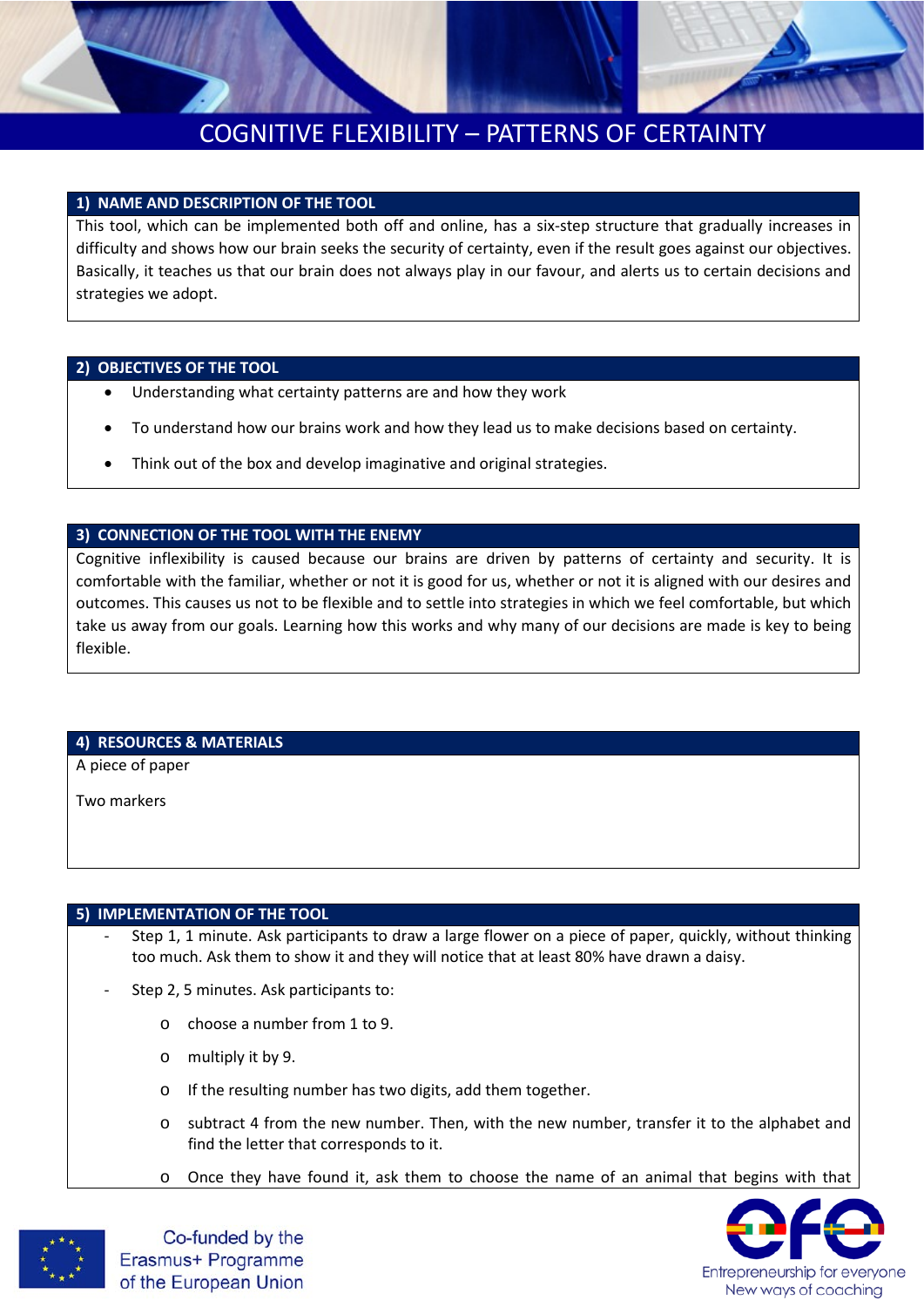

## COGNITIVE FLEXIBILITY – PATTERNS OF CERTAINTY

letter.

Then, on the alphabet, ask them to go to the letter immediately before it and, once located, ask them to choose the name of a country that begins with that letter.

Once they have done this, say: "I'M SORRY, BUT THERE ARE NO ELEPHANTS IN DENMARK". They will be surprised to find that the vast majority had chosen that combination.

- Step 3, 5 minutes. Explain to the participants that it is now about finding the pattern that you are marking with the clues that you are going to give. Only you know the pattern, and the others have to identify it. First we talk about countries. Say SPAIN, PORTUGAL, ITALY and ask the participants to add a new item to that list. You just say yes or no, depending on whether the new item is in the pattern. We do NOT want them to say what the pattern is, but to add items. They may think first that we refer to Mediterranean countries, and when they finish all the countries they will think the pattern is complete, but they can add more. You can expand the pattern to the EU, Europe, and other continents. Participants will realise that the pattern (and their limits) was much wider than expected.
- Step 4, 5 minutes. Same routine than in step 3. Now say: AMBULANCE, ACCIDENT, ANIMAL, and ask to add new items to the list. Answer yes or no. You can add new items to spice up the search. Now the pattern is "words beginning with the letter A".
- Step 5. 5 minutes. Same routine. Now say: BOOK, FRIDGE, BEER. Ask them to add new elements to the pattern. Answer yes or no, and from time to time add new and absolutely disparate elements to the discussion. The pattern is "things you can buy on Amazon". They will realise that really anything can go on the list, understanding that the pattern is from the beginning much bigger than what they had in their heads.
- Step 6. 15 minutes. Have the participants sit in a circle and take two markers with different coloured caps. Pass them to the person on your right saying: "I hand them over in..." and add whether you do it "crosswise" or "parallel". Indicate to the participants that you are the model, because you are going to do it the right way. It is not a matter of hit or miss, but of identifying the pattern you are setting.
- Ask the participants to say: "I receive them in..." parallel or cross and "I deliver them" in parallel or cross. Even if they don't quite understand the dynamics of the game. Let them try trial and error.
- After the first round, ask if anyone thinks they have identified the pattern. We continue playing, although now we can vary the way in which we hand out the markers, change the caps... This will complicate things and multiply the possible patterns, generating uncertainty among the participants.
- We will ask the participants not to reveal the pattern if they identify it, but to act accordingly by aligning themselves with the pattern and therefore discarding other options.
- We can finish in 3 or 4 rounds, after which we will ask if anyone has identified the pattern. Then we will give the solution: the pattern has nothing to do with the markers, but with the position of our legs when giving or receiving the markers.

#### **6) WHAT TO LEARN**

Our mental limits condition our actions and, therefore, our results. We prefer to be right and to make mistakes rather than look for new and original alternatives that can improve our achievements.



Co-funded by the Erasmus+ Programme of the European Union